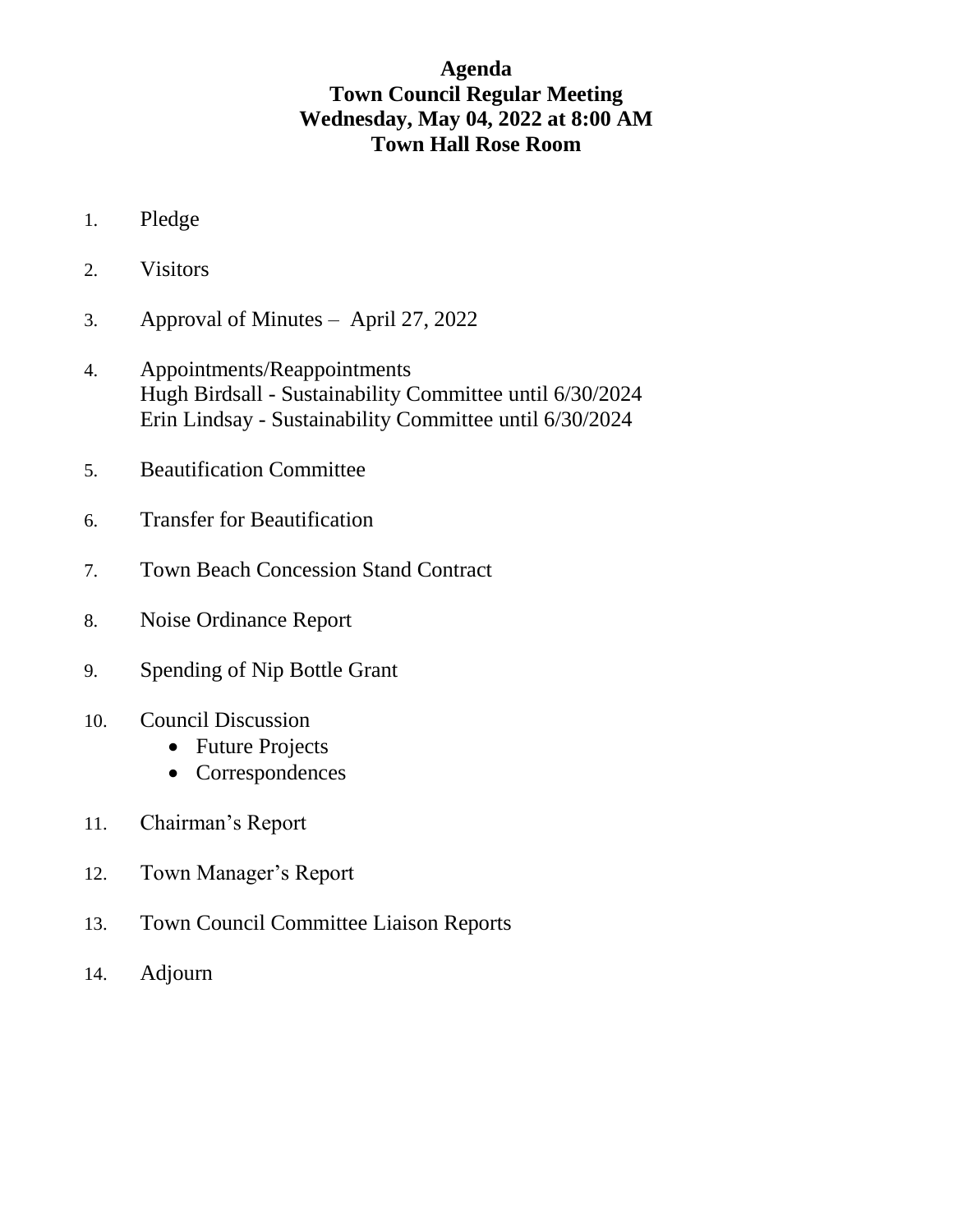#### *Advisory Committee on Beautification*

### *Purpose:*

The Advisory Committee on Beautification is created to enhance the natural beauty of the Town of Clinton. With support of citizen volunteers and in coordination with Town Agencies, the Committee will be responsible for the prioritization, planning, initiation and maintaining of various beautification efforts in Clinton. The purpose is to create pride in Clinton and encourage residents and businesses to do the same.

### *Charges and Responsibilities:*

- The Committee shall strive to coordinate activities between different community organizations to better promote actions that will enhance the town's appearance. The Committee shall focus individual efforts and prioritize such activities with recommendation to the Town Council.
- The Committee shall prepare and present to the Town Council reports as requested. On or before November 30<sup>th</sup> of each year, the Committee shall prepare and submit to the Town Manager and Town Council an annual report of its activities, and goals for the upcoming year. Projects to be undertaken shall be listed in such report for consideration and approval by the Town Council. Any annual operating budget request shall be submitted at that time to the Town Manager which will identify planned expenses by project or activity.
- The Committee shall be held responsible for operating within any approved budget, regardless of the source of funding.
- The Committee is authorized to receive, on behalf of the town, gifts to improve the overall physical appearance of the town subject to Town Council approval.
- The Committee is authorized to prepare grant submissions for projects that will improve the overall physical appearance of the town subject to prior approval from the Town Council for the grant and the project or activity. The Committee shall coordinate all grant activities with the Town Manager.
- The Committee is authorized to fundraise or work with other entities to fundraise for projects that will improve the overall physical appearance of the town subject to prior approval from the Town Council for the project or activity.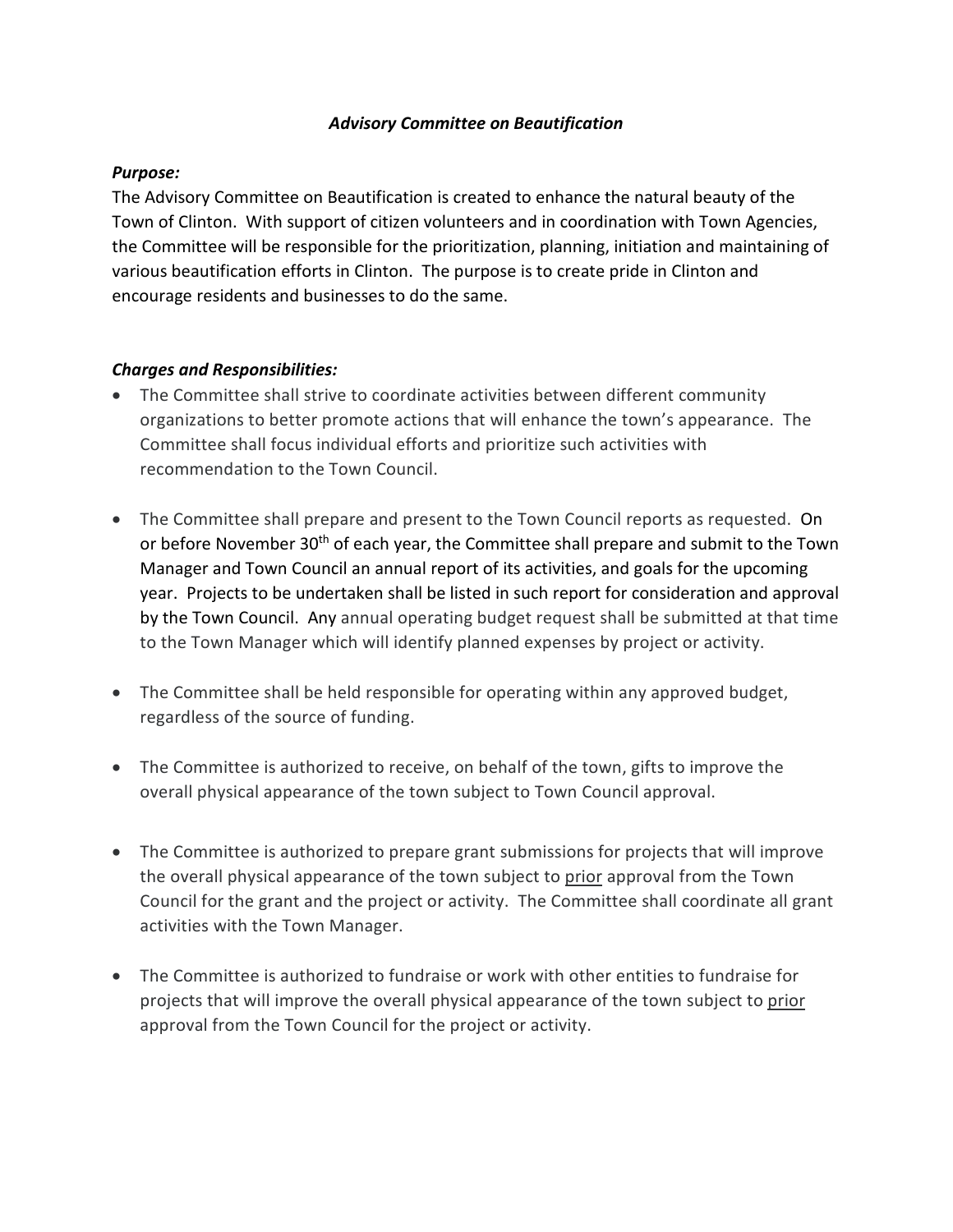### *Commitment of Town Funds:*

In the performance of its duties, the Committee shall not incur any expense, or obligate the Town to pay any expense, unless funds have been appropriated by the Town specifically for the use of the Beautification Committee and authorized in advance by the Town Manager.

#### *Meetings:*

Meetings shall be held as often as necessary to carry out the purpose and meet established goals. A schedule of regular meetings shall be established annually and filed with the Town Clerk's Office in accordance with Connecticut General Statutes, currently no later than January 31st annually.

The Committee will adhere to all rules and regulations outlined in the Freedom of Information Act.

### *Membership and Term:*

The Committee membership shall be appointed by the Town Council and be comprised of at least seven (7) resident electors of Clinton to serve an initial term of two (2) years starting July 1, 2022. The Town Council has the authority to appoint additional members and/or alternate members as appropriate to facilitate the work of the Committee.

> Approved by Town Council \_\_\_\_\_\_\_\_\_\_\_, 2022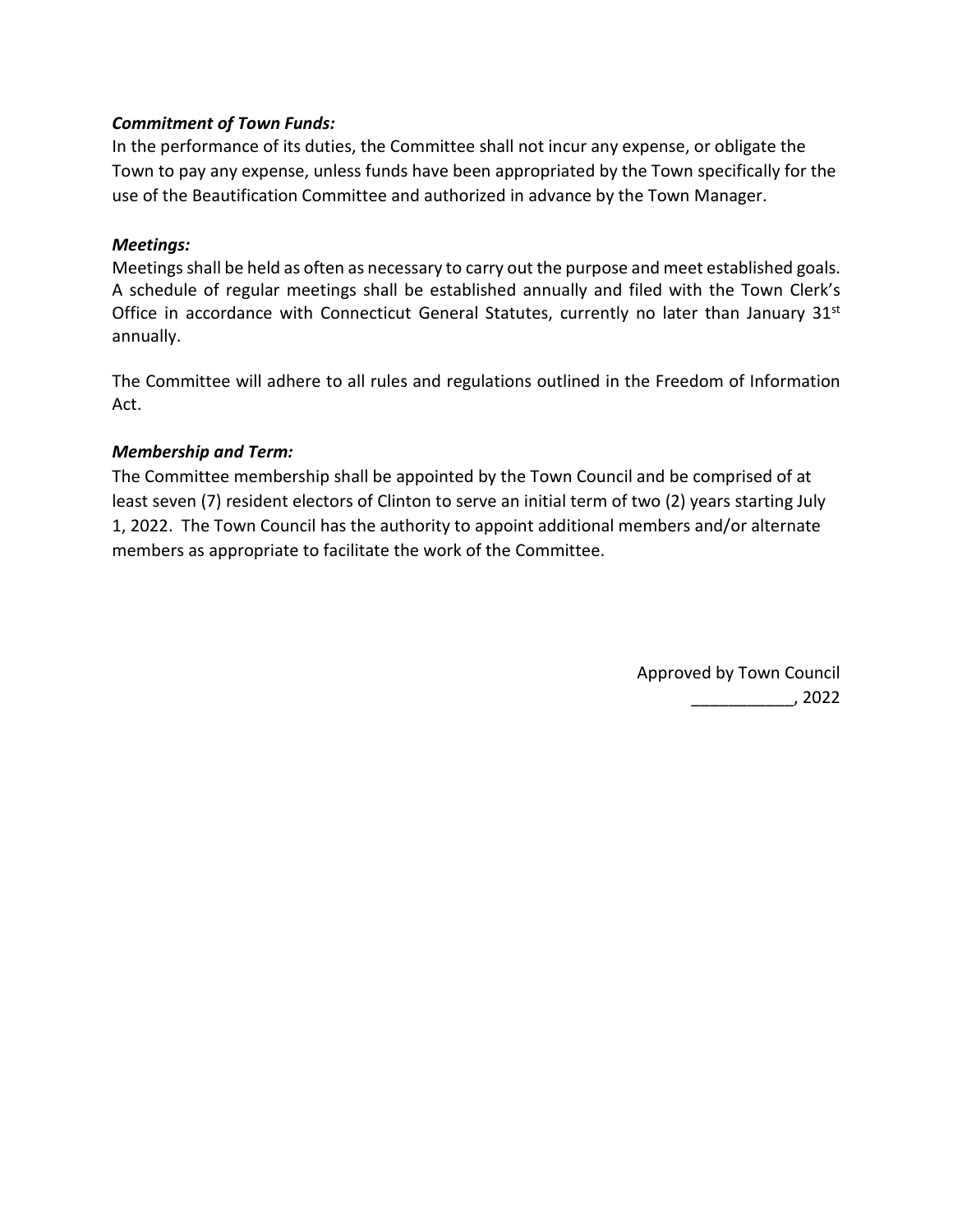#### **TOWN OF CLINTON** TRANSFER OF FUNDS REQUEST FORM

| <b>DATE OF REQUEST:</b>        | 5/2/22                                                |
|--------------------------------|-------------------------------------------------------|
| <b>DEPARTMENT OF REQUEST:</b>  | <b>Town Manager</b>                                   |
| <b>FISCAL YEAR OF REQUEST:</b> | <b>FY22</b>                                           |
| <b>REASON FOR REQUEST:</b>     | To set up budget line for Beautification<br>committee |
|                                |                                                       |

| INCREASE ACCOUNT(S)          | <b>DESCRIPTION</b>              | AMOUNT    |
|------------------------------|---------------------------------|-----------|
| 014197-XXXXX                 | <b>Beautification Committee</b> | \$2040.00 |
| General Gov't Admin/new acct |                                 |           |

| DECREASE ACCOUNT(S) | <b>DESCRIPTION</b> | AMOUNT  |  |
|---------------------|--------------------|---------|--|
| 014199-55506        | Annual Town Report | 2040.00 |  |
|                     |                    |         |  |

| 1) Department Head Signature*: | Date <sup>-</sup> |  |
|--------------------------------|-------------------|--|
|                                |                   |  |

\*when completed forward to Director of Finance for review

2) Director of Finance:

Leur

Yes $\sqrt{\ }$  $No$ Funds are available: Date Approved: 5 Denied: 

3) Town Manager:

4) Town Council:

5) Finance Dept:

Date Approved: \_\_\_\_\_\_\_\_\_\_\_\_\_\_\_\_\_\_\_\_\_\_\_\_\_\_\_Denied: \_\_\_\_\_\_\_\_\_

Date Approved: \_\_\_\_\_\_\_\_\_\_\_\_\_\_\_\_\_\_\_\_\_Denied: \_\_\_\_\_\_\_

Date Transfer made: \_\_\_\_\_\_\_\_\_\_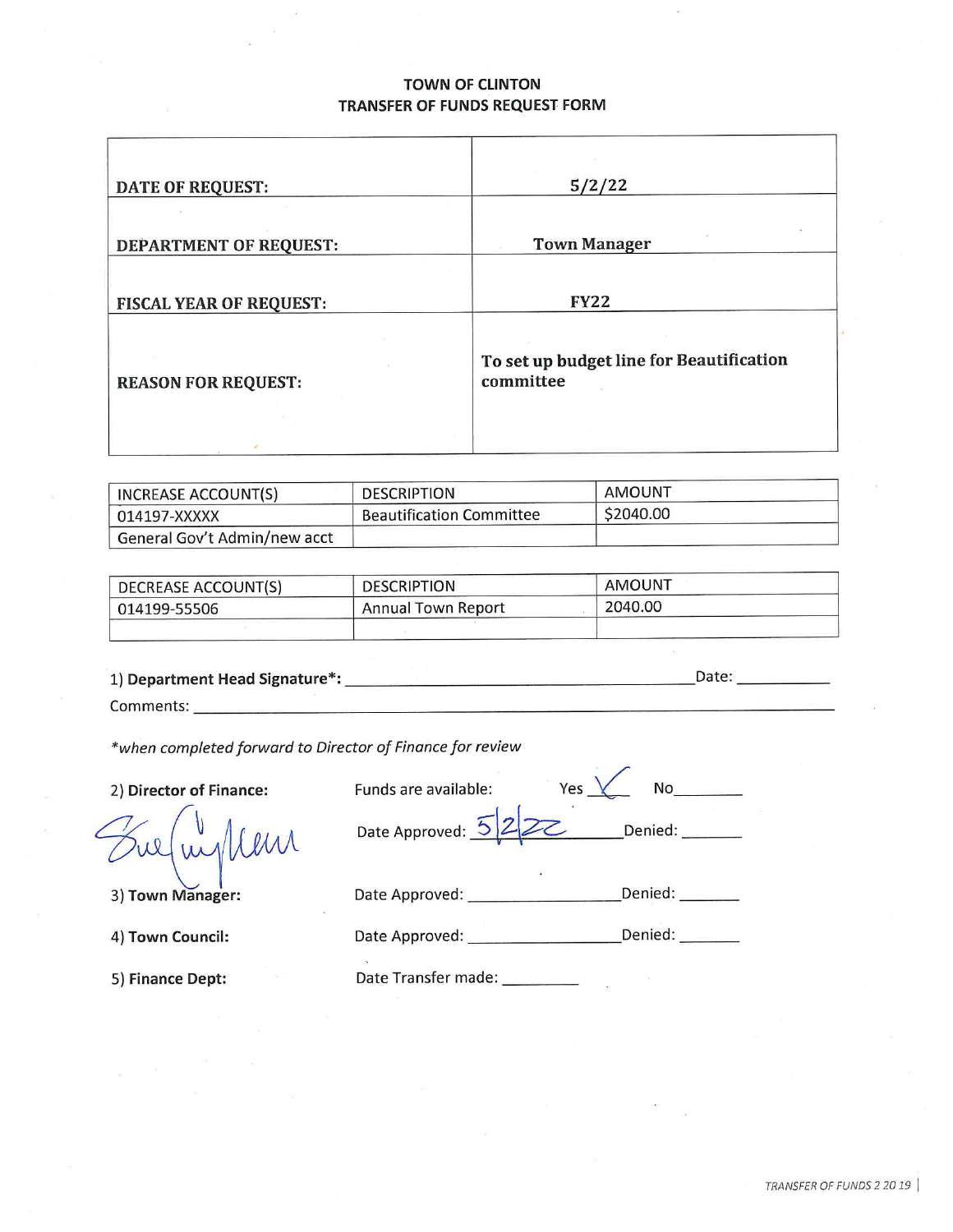## **TOWN BEACH CONCESSION STAND CONTRACT**

THIS CONTRACT, made by and between the TOWN OF CLINTON, a municipal corporation, located in the County of Middlesex and State of Connecticut, hereinafter called the "Town" and Paul Orsini, of the Town of Clinton, County of Middlesex, State of Connecticut, hereinafter called "Concessionaire", which expression shall include the Concessionaire's executors, administrators and assigns, where the context so requires or admits.

#### WITNESSETH:

 $\overline{\overline{\overline{2}}}$ 

That for one dollar (\$1.00) and other good and valuable consideration including the promises and obligations herein said forth, the said Town does grant the right of the Concessionaire to operate a food service business in the building owned by the Town, and located at the Clinton Town Beach, end of Waterside Lane, Clinton, CT.

- 1. The Concessionaire is authorized to operate a business solely as a snack bar and for the sale of general variety merchandise to include novelty/ souvenir items. The sole purpose of this contract is to allow the Concessionaire to operate a business to serve the general public as a food concession; any failure of this purpose would constitute a breach of this contract.
- 2. This Contract shall be enforced starting on May 28, 2022 through September 5, 2022 (Labor Day). This year only, the rental fee and electric bills shall be waived but the Concessionaire is responsible for all Propane bills for this time period as well as connection costs and other expenses to modify the space to meet the needs of the Concessionaire. The Concessionaire shall not operate the business beyond the date the Town water supply is shut down for the winter season. The Concessionaire further agrees to be solely responsible for cleaning and sanitizing the restrooms located in said building during any days of operation beyond Labor Day. If you are open for a longer period of time, you will be responsible for the bills for that extended period of time. Copies of any Propane bills will be sent to you for payment. It is agreed that if said utility bills/costs remain unpaid fifteen (15) days after the same has been presented to the Concessionaire, then this contract, at the option of the Town shall terminate.
- 3. The Concessionaire promises to pay such fees as aforesaid, and the Town permits the Concessionaire (Concessionaire keeping all the conditions of this contract hereinafter contained) to operate from said premises during said term. The Concessionaire agrees to vacate the premises at the end of the term or sooner termination of this contract. The Concessionaire will not transfer or otherwise assign this contract to any others without written permission of the Town.
- 4. As a further condition of this contract, the Concessionaire agrees to cooperate with specific recommendations made by the Town Manager and the Parks and Recreation Commission/Director of Parks and Recreation regarding the nature of operation. The Concessionaire will return all keys to the Parks and Recreation Office as soon as he has vacated the premises at the end of this contract.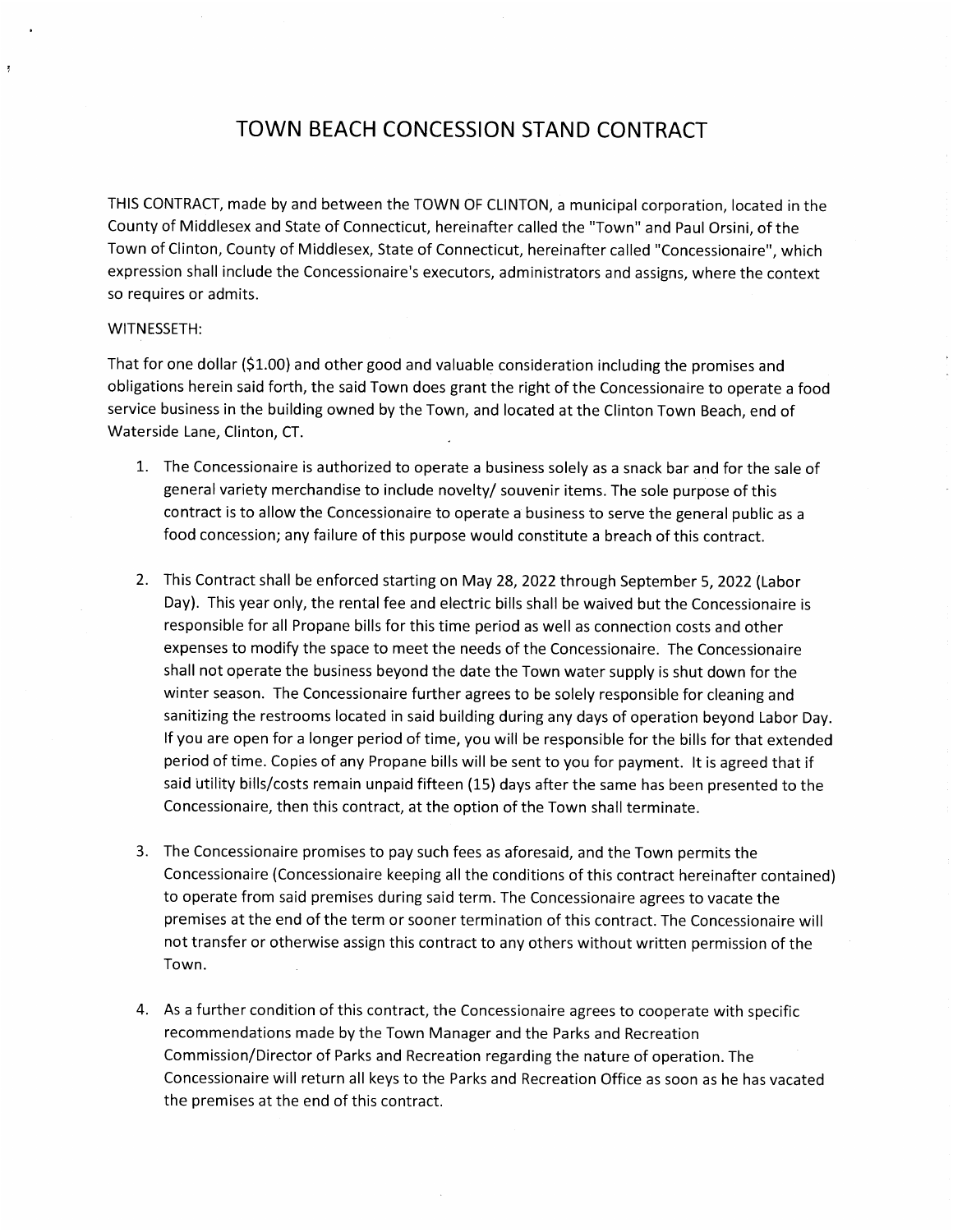- 5. As a further condition of this contract, the Concessionaire agrees to obtain a full liability insurance policy for itself, naming the Town of Clinton as an additional insured in the amount of not less than \$1,000,000/ each occurrences/\$1,000,000 aggregate, protecting the Town and the Concessionaire against any personal injury or property damage claims. The Concessionaire agrees to provide a certificate naming the Town as additional insured at the signing of this contract.
- 6. As a further condition of this contract, the Concessionaire agrees to obtain and maintain all licenses and permits required by the State of Connecticut and the Connecticut River Area Health District. The Concessionaire agrees to provide the Town with copies of all such licenses and permits prior to signing of said contract.
- 7. As a further condition of this contract, the Concessionaire will not allow the accumulation of any refuse and rubbish on the premises herein demised and will pay the cost of the refuse hauling service. The Concessionaire further agrees that he shall be responsible for policing the exterior of the premises to the extent that patrons of the Lessee's premises and vendors delivering and refuse/ recyclers picking up at Lessee's premises have deposited litter, debris or other foreign substances outside of and near the premises. The Concessionaire agrees to perform all maintenance and repairs required to preserve the premises in its present condition of usefulness and in compliance with all public and private rules, codes and regulations affecting the premises.
- 8. As a further condition of this contract, the Town agrees to continue arrangements for supply of water and electricity to the building. The Town is responsible structural repair of the premises and its systems, including, but not limited to, plumbing and electrical wiring not caused by or made necessary by actions of the Concessionaire.
- 9. As a further condition of this contract, it is agreed that if the said rental fees, if any, remain unpaid thirty (30) days after the same becomes payable as aforesaid, or if the Concessionaire transfers or otherwise assigns the operation of the concession, then this contract will terminate, and the Town may at any time thereafter, without any re-entry, recover possession thereof in the manner prescribed by the statute of summary process.
- 10. As a further condition of the contract, if the Concessionaire fails to have said concession open to the public for the summer season without showing good cause, then said contract shall be terminated and the Town shall have the right to consider a breach of contract and shall recover possession in the manner relating to summary process. The summer season for this purpose shall be as agreed upon in Paragraph 2.
- 11. As a further condition of this contract, the Town agrees to cooperate with the Concessionaire by notifying the Concessionaire of planned activities at the Town Beach.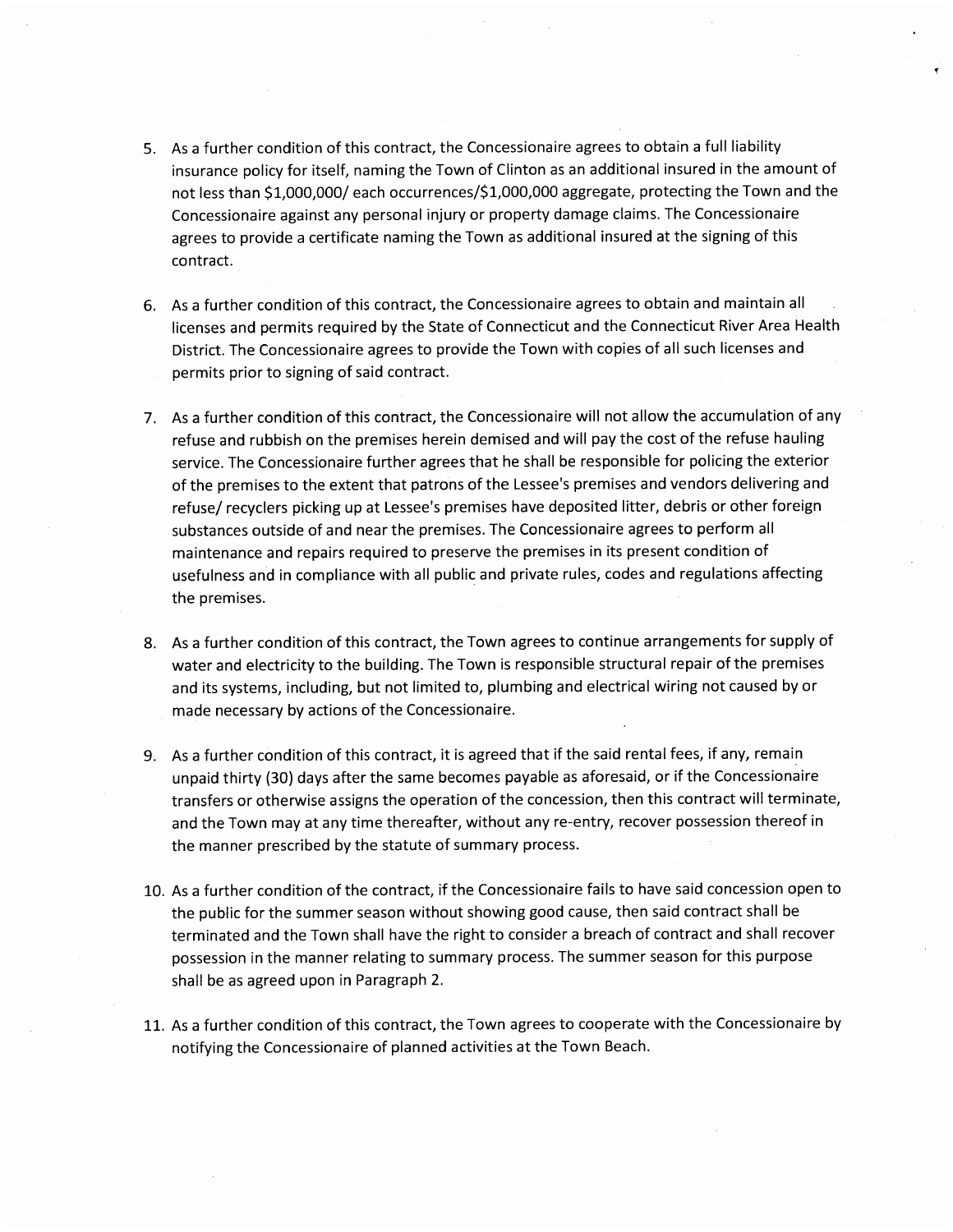- 12. Upon termination of this contract and upon written notice being given to the Concessionaire, the Concessionaire may remove all property belonging to said Concessionaire within thirty (30) days of said notice. Removal of said property will be done without causing damage to the concession building.
- 13. Any change in the aforementioned terms of this contract must be agreed upon by both the Town and the Concessionaire in writing.
- 14. The parties agree that the Concessionaire shall have first right of refusal to operate the Town Beach concession stand the next year provided no breach occurred the previous year. Subject decision must be made by the Concessionaire no later than March 17, 2023.
- 15. The use of the masculine or feminine gender in this contract shall be deemed to include the feminine where the context would so require; so too, the use of the singular or plural number shall be deemed to include the plural or singular number where the context or relevant circumstances shall so require.

IN WITNESS WHEREOF, the parties have hereunto set their hands and seals and to a duplicate of the same tenor and dated this \_\_\_\_\_ day of \_\_\_\_\_\_\_\_\_\_\_\_ 2022.

TOWN OF CLINTON, CONNECTICUT

 $By:$ 

Paul Orsini, Concessionaire

Karl Kilduff, Town Manager

Witness: P&R Representative

Witness: Town Clerk's Office